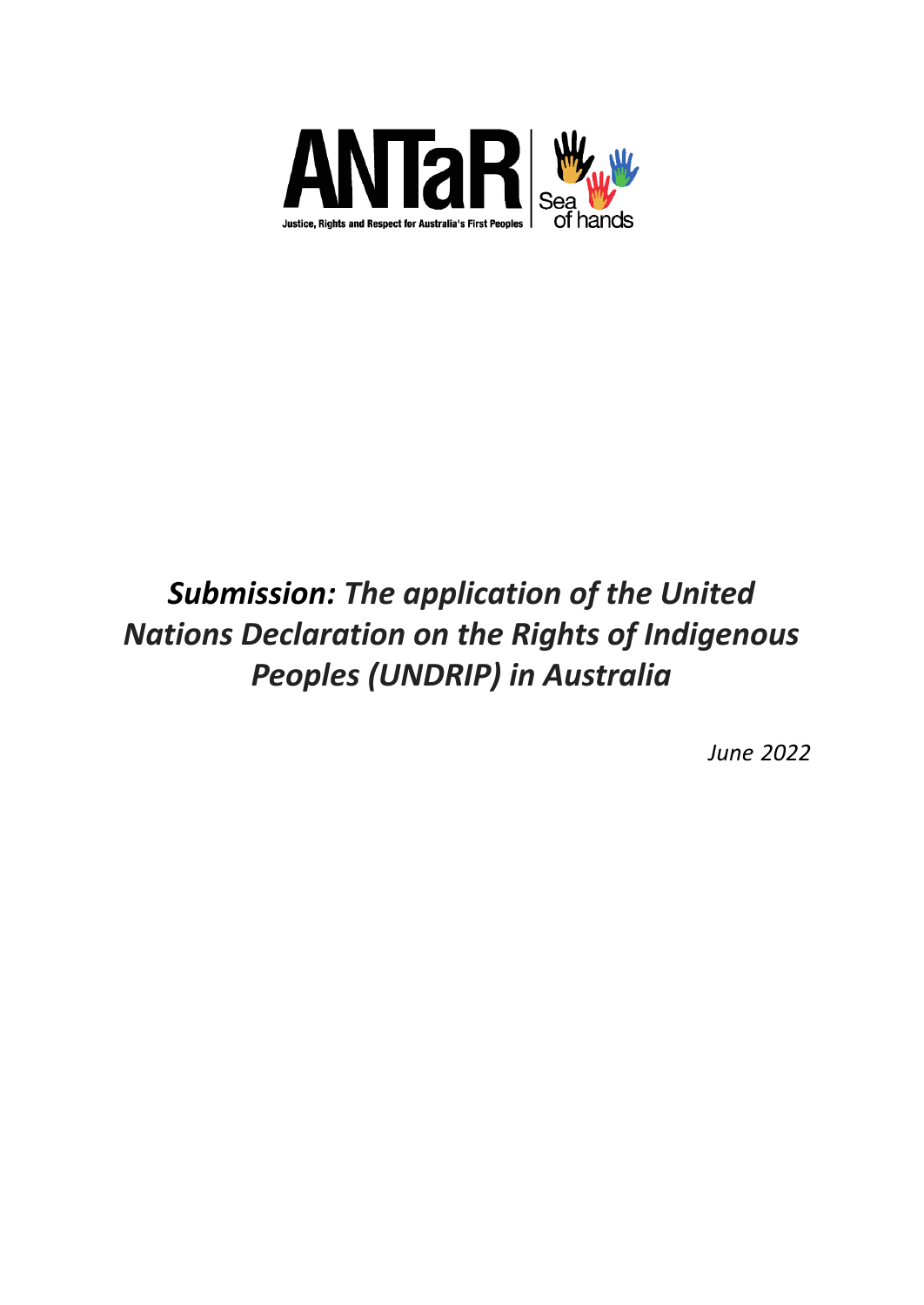Paul Wright

National Director

Email: paul@antar.org.au

Phone: 02 9280 0060

PO Box 77

Strawberry Hills NSW 2012

## **With thanks:**

This submission was authored by Mr Paul Wright, ANTaR National Director, and Ms Chandla Serret, ANTaR volunteer (Lawyer).

# **About ANTaR**

ANTaR is a national advocacy organisation working for Justice, Rights and Respect for Australia's First Peoples. We do this primarily through campaigns, advocacy, and lobbying.

Our current national campaigns include:

- Constitutional Recognition and Equality for Constitutional change to recognise Australia's First Peoples and remove discriminatory elements from our founding document; and
- Advocating for treaty and agreement-making processes across Australia.

We also engage in national advocacy across various policy and social justice issues affecting Aboriginal and Torres Strait Islander communities, including anti-racism campaigns, native title, languages and cultures, economic and community development, remote communities' services and infrastructure, health, and human rights.

ANTaR is a foundational member of the Close the Gap Campaign Steering Committee, the Change the Record Campaign Steering Committee, and the Redfern Statement Alliance.

ANTaR has been working with Aboriginal and Torres Strait Islander communities, organisations and leaders on rights and reconciliation issues since 1997. ANTaR is a non-government, not-for-profit, community-based organisation.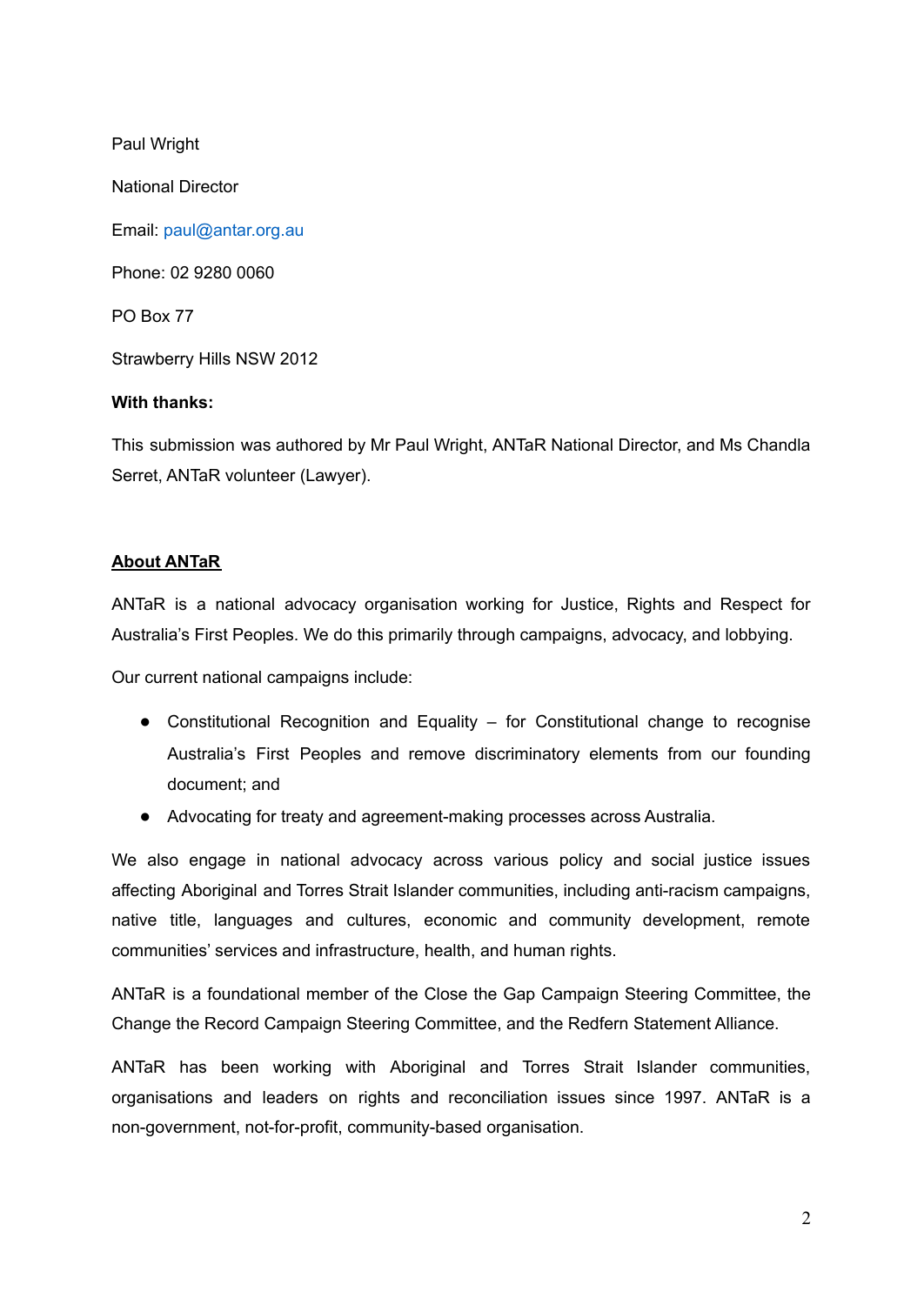*"It is using the Declaration that breathes life into it."*

*Mick Gooda, former Social Justice Commissioner 1*

## **Introduction**

Thank you for the opportunity to provide comments to inform the Senate Select Committee's consideration of the *'application of the United Nations Declaration on the Rights of Indigenous Peoples (UNDRIP) in Australia.'*

The *United Nations Declaration on the Rights of Indigenous Peoples* ('UNDRIP' or 'the Declaration') is an important declaration that articulates the rights of Indigenous peoples across the globe, rights to preserve and maintain control of their cultural heritage, and to pursue their own priorities for their development.<sup>2</sup> The Declaration establishes a standard for the dignity and survival of Indigenous peoples of the world. The UNDRIP draws on existing international laws and conventions such as the Universal Declaration of Human Rights and relates the rights contained in these international instruments to Indigenous peoples across the globe. The rights cultivated by the UNDRIP include rights to self-determination, culture, identity, land, language, health, and education and employment.

For the last 13 years, Aboriginal and Torres Strait Islander peoples, communities, peak organisations and the social justice campaigns they lead, have been using UNDRIP as a key measure for Australia's approach to Indigenous Affairs. Sadly, Federal and State governments have largely failed to honour or adhere to the articles of the Declaration and Australia is poorer for it.

As the Australian Human Rights Commission's 2010 Declarations Community Guide states, 'Self-determination is the central right of the Declaration. All other rights help to achieve

<sup>1</sup> Australian Human Rights Commission -

[https://humanrights.gov.au/our-work/aboriginal-and-torres-strait-islander-social-justice/projects/un-declaration-r](https://humanrights.gov.au/our-work/aboriginal-and-torres-strait-islander-social-justice/projects/un-declaration-rights) [ights](https://humanrights.gov.au/our-work/aboriginal-and-torres-strait-islander-social-justice/projects/un-declaration-rights)

<sup>2</sup> *United Nations Declaration on the Rights of Indigenous Peoples*, GA Res 61/295, UN GAOR, 61st sess, 107th plen mtg, Supp No 49, UN Doc A/RES/61/295 (2 October 2007, adopted 13 September 2007) ('UNDRIP'), art 43.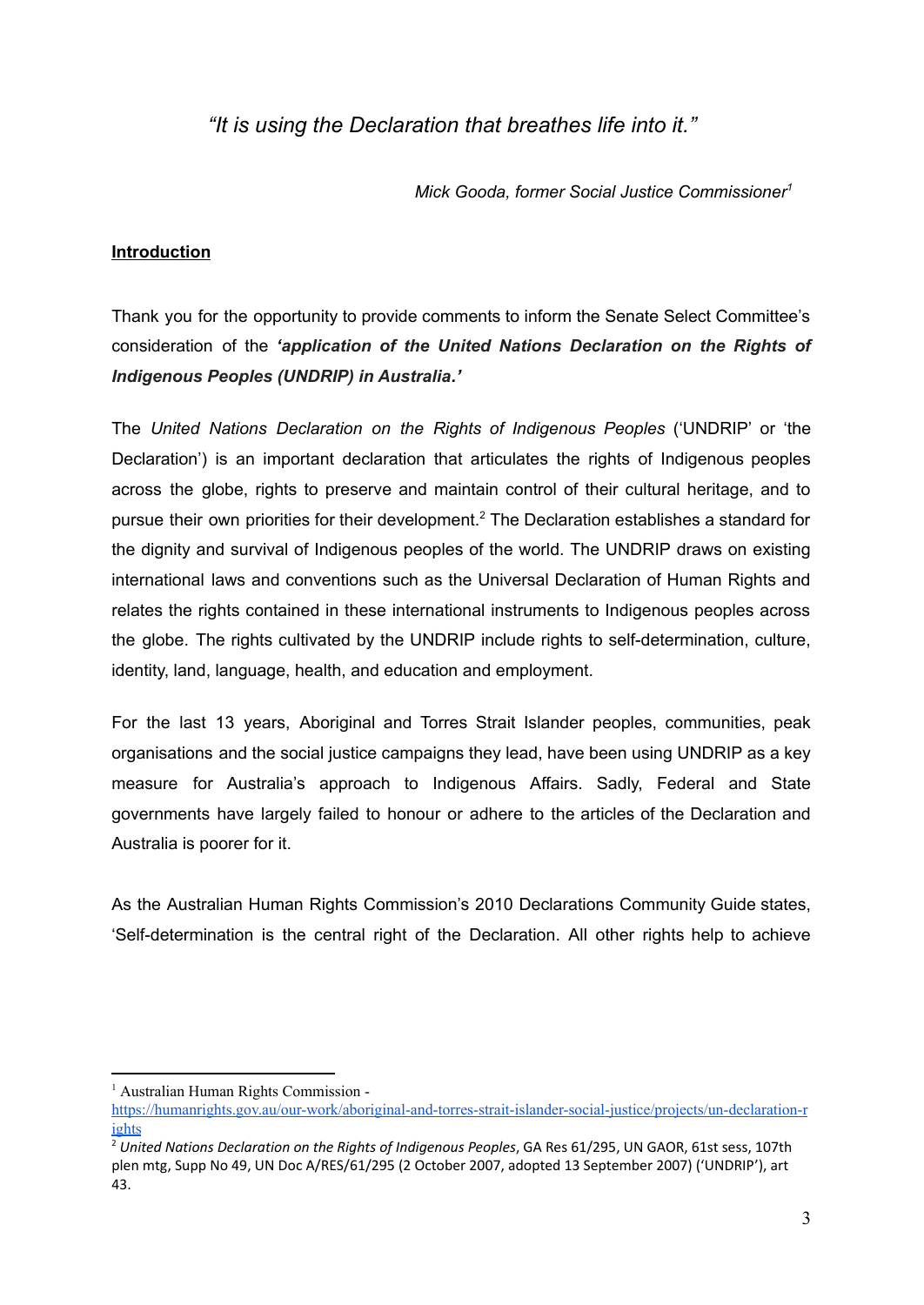self-determination. All Indigenous peoples are entitled to this right.<sup>3</sup> Specifically, Article 3 of UNDRIP states<sup>4</sup>:

'Indigenous peoples have the right of self-determination. By virtue of that right they freely determine their political status and freely pursue their economic, social and cultural development.'

In 2022, we are 17 years since the abolition of the Aboriginal and Torres Strait Islander Commission (ATSIC) and four years since the defunding and subsequent closure of the National Congress of Australia's First Nations Peoples. These are just two examples of the many failures and missed opportunities of Australian governments to live up to UNDRIP – particularly in terms of self-determination. Aboriginal and Torres Strait Islander Social Justice Commissioner, June Oscar AO, said in 2021 that:

'The declaration affirms our rights to make our own decisions, to control our own organisations, to put in place governance bodies grounded in our culture, and to restore our societal and cultural structures, practices and knowledge systems, to emancipate ourselves from the inequalities we face.' 5

The 2017 *Uluru Statement from the Heart* and its call for a constitutionally enshrined First Nations 'Voice' to Parliament, complemented with a Makarata Commission to drive agreement making (treaty) and Truth-telling processes, are offering a new chance to apply the principles and articles of the Declaration at the core of our Commonwealth. The emergence of State and Territory based treaty processes, particularly the process underway in Victoria, are exciting developments that enliven the Declaration for those jurisdictions.

The Declaration has also been a primary starting point of the Human Rights based, Aboriginal and Torres Strait Islander led social campaigns, such as the Close the Gap and Change the Record. Drawing on other international rights instruments, declarations,

<sup>4</sup> United Nations Declaration on the Rights of Indigenous Peoples (2007) [https://humanrights.gov.au/sites/default/files/document/publication/declaration\\_community\\_guide.pdf](https://humanrights.gov.au/sites/default/files/document/publication/declaration_community_guide.pdf)

<sup>&</sup>lt;sup>3</sup> The Community Guide to the Declaration on the Rights of Indigenous Peoples (2010) - AHRC and National Congress of Australia's First Peoples -

[https://www.un.org/development/desa/indigenouspeoples/wp-content/uploads/sites/19/2018/11/UNDRIP\\_E\\_we](https://www.un.org/development/desa/indigenouspeoples/wp-content/uploads/sites/19/2018/11/UNDRIP_E_web.pdf) [b.pdf](https://www.un.org/development/desa/indigenouspeoples/wp-content/uploads/sites/19/2018/11/UNDRIP_E_web.pdf)

<sup>&</sup>lt;sup>5</sup> June Oscar AO (2021) 'Incorporating UNDRIP into Australian Law would kickstart important progress' [https://humanrights.gov.au/about/news/opinions/incorporating-undrip-australian-law-would-kickstart-important](https://humanrights.gov.au/about/news/opinions/incorporating-undrip-australian-law-would-kickstart-important-progress)[progress](https://humanrights.gov.au/about/news/opinions/incorporating-undrip-australian-law-would-kickstart-important-progress)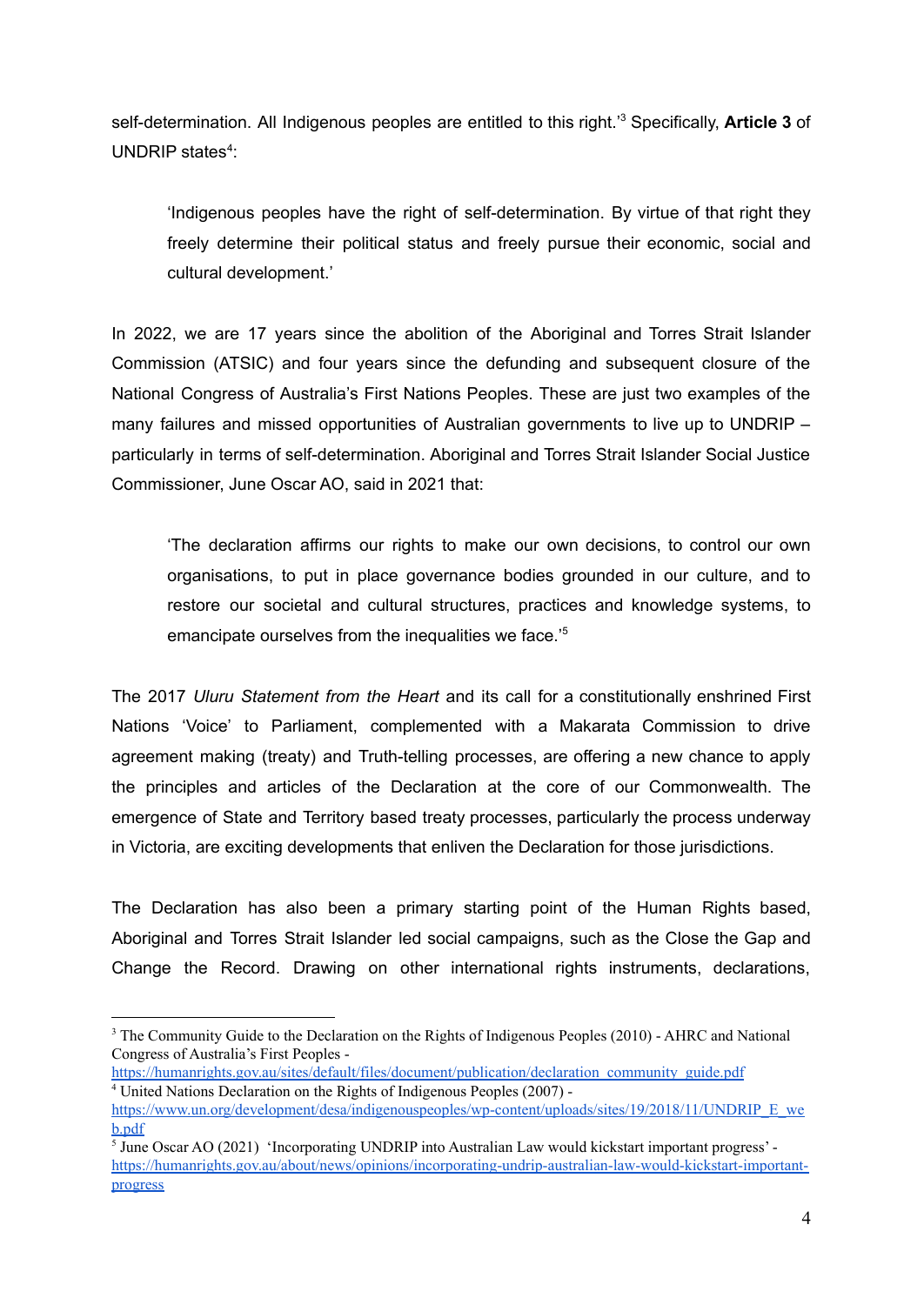covenants and conventions, the Declaration synthesises the way human rights should be realised and enjoyed by Indigneous peoples. Aboriginal and Torres Strait Islander leaders and peak organisations (along with their allies) have been asserting their rights in the negotiation of the *National Agreement on Closing the Gap* with Australian governments. 6 This offers some hope for how governments might be increasingly open to being informed and influenced by the UNDRIP as advocated for by First Nations peoples. However, the social and economic disparities experienced by Aboriginal and Torres Strait Islander communities, compared to their fellow non-Indigenous Australians in areas such as health, justice, housing, education and employment, show that the application of UNDRIP for fundamental reform remains acute in Australia.

#### **History of Australia's support for and application of the UNDRIP**

The UNDRIP was adopted in September 2007 by the UN General Assembly, with only four states voting against the Declaration, consisting Australia, along with Canada, New Zealand and the United States. In 2009, under the Rudd Labor Government, Australia officially endorsed the UNDRIP, committing to take action to implement the Declaration in multiple international forums.<sup>7</sup> Although this endorsement of the UNDRIP eventually came, Australia is yet to implement its obligations under the Declaration into domestic law, policy and practice and therefore the impetus for application has been lacking from governments. The UNDRIP does not create legally binding obligations as it is not a treaty, however many of its provisions have been accepted in international customary law. By accepting UNDRIP, Australia has acknowledged the Declaration as a framework for protecting and recognising the rights of Aboriginal and Torres Strait Islander peoples in Australia – now it is time to move from acknowledgement to embedding the principles in policy and implementation.

Since accepting the UNDRIP in 2009, progress has been slow to implement the principles into domestic law. Since 2007, Australian laws and policies have been criticised in international forums for going against the fundamental right of self-determination for Indigenous peoples, as well as other key rights contained in the UNDRIP. $8$  The UN Human Rights Council's Universal Periodic Review (UPR) has considered Australia's (non)

<sup>&</sup>lt;sup>6</sup> National Agreement on Closing the Gap (2020) - <https://www.closingthegap.gov.au/national-agreement>

<sup>7</sup> Australian Human Rights Commission, 'Implementing UNDRIP', Australia's third UPR 2021.

<sup>&</sup>lt;sup>8</sup> Kishaya Delaney, Amy Maguire, and Fiona McGaughey, 'Australia's Commitment to 'Advance the Human Rights of Indigenous Peoples Around the Globe' on the United Nations Human Rights Council', *Adelaide Law Review* (2020) 41(2)*,* 368.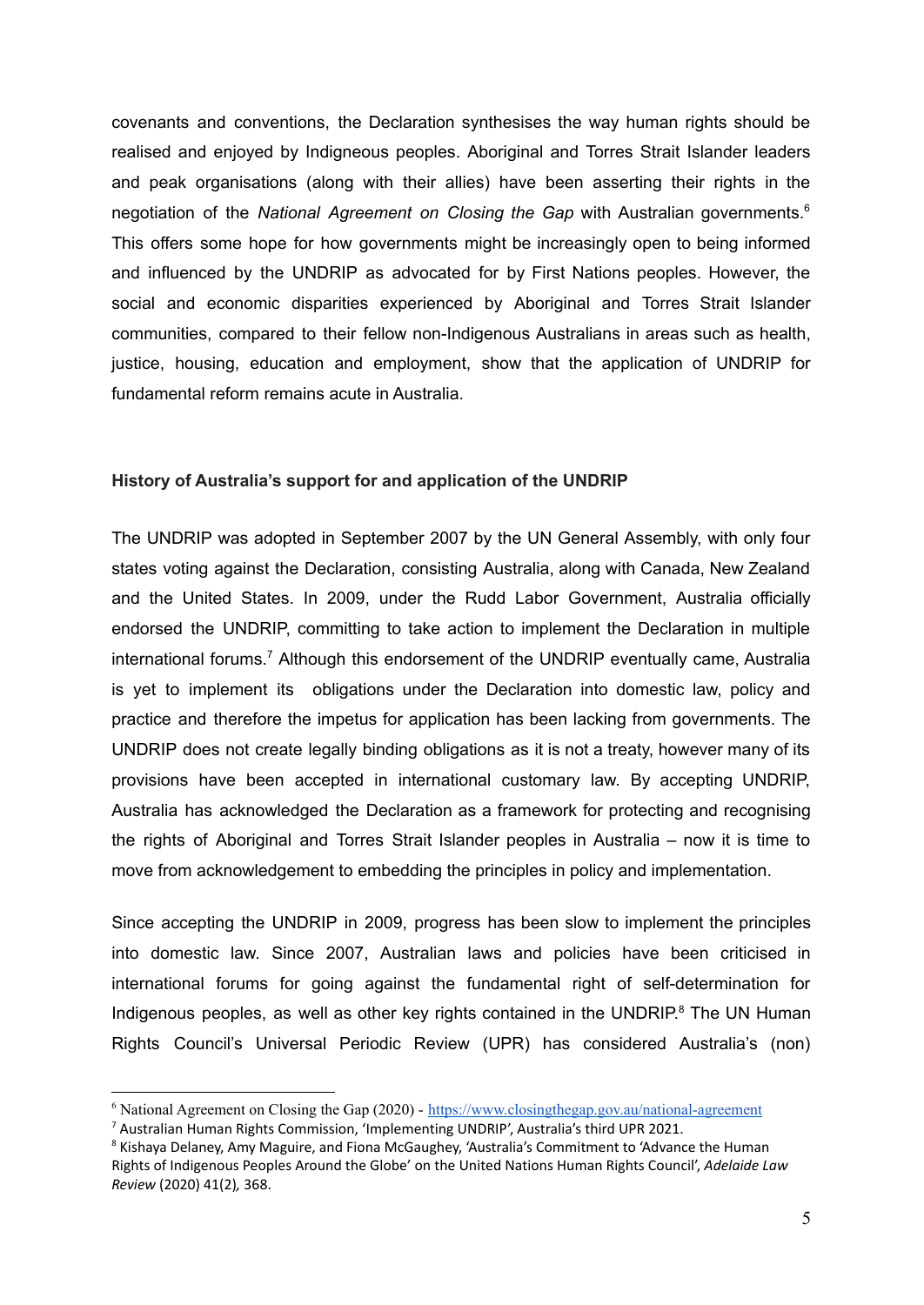implementation of the UNDRIP in two successive reports (2015 and 2021). $9$  In 2015, the UPR was delivered to Australia, with recommendations from 104 countries. These recommendations included the call for full implementation of the UNDRIP in Australia. In the 2021 UPR, the need for Australia to adopt a national action plan for implementation of the UNDRIP was again highlighted throughout the recommendations.<sup>10</sup>

While there have been some improvements in Australian policy in relation to issues faced by Aboriginal and Torres Strait Islander peoples and communities,<sup>11</sup> there are still significant gaps in Australian law and policy which need to be addressed. It was highlighted in the 2021 UPR that most of the recommendations from the 2015 UPR in relation to Aboriginal and Torres Strait Islander peoples were not implemented by Australia, noting that only two of the seven Close the Gap targets were met by Australia during this period (2015-2020). Similarly, the rejection by the Australian Government of the *Uluru Statement from the Heart* call for a Makarrata Commission was also raised by the UPR as a significant departure from the recommendations of the UPR. 12

#### **The potential to enact the UNDRIP in Australia**

The last ten years of the Federal government has felt like a wasted decade for the implementation of the Declaration. Beginning with the Rudd-Gillard Labor government's continuation of the 'Intervention' in the Northern Territory, the failure of consecutive governments (Labor and Coalition) to make meaningful gains against the Closing the Gap targets, the Turnbull-Morrison governments' undermining of representative bodies such as the National Congress of Australia's First Nations Peoples, the imposition of the 'Cashless Debit Card' largely on Aboriginal communities 13 , and rejection of the *Uluru Statement from the Heart* – it has often seemed that government has gone out of its way to reject the tenets of the Declaration.

There is a significant list of priorities that have been provided by Aboriginal and Torres Strait Islander peoples and communities through their leaders, peak organisations and social justice campaigns. Rather than try to capture them all in detail, we refer to the following

<sup>9</sup> Universal Periodic Review Working Group, *Report of the Working Group on the Universal Periodic Review: Australia*, 31st sess, Agenda Item 6, UN Doc A/HRC/31/14/Add.1 (29 February 2016).

<sup>10</sup> Human Rights Council, *Report of the Working Group on the Universal Periodic Review: Australia*, 47st sess, Agenda Item 6, UN Doc A/HRC47/8 (21 June 2021) 9, [87].

 $11$  Ibid, 10-12.

<sup>12</sup> Ibid, 9, [82].

<sup>&</sup>lt;sup>13</sup> Cashless Debit Card - ANTaR resource - <https://antar.org.au/cashless-debit-card>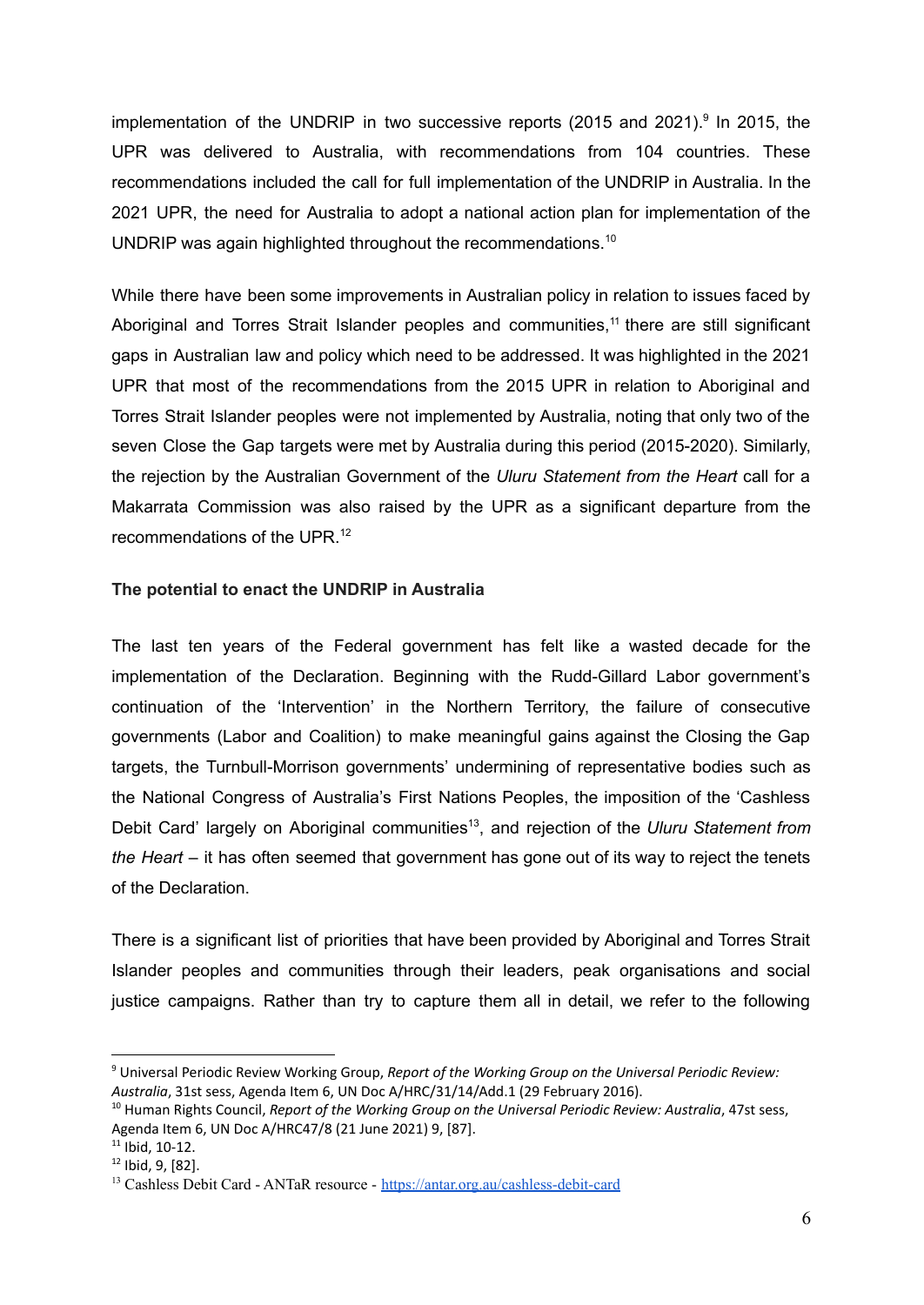reports (and their recommendations) that should be considered by the Senate Select Committee in its enquiry into how to apply UNDRIP in Australia:

- The Close the Gap Campaign's 2022 Report,<sup>14</sup> covering recommendations that address:
	- How to make Structural reforms;
	- Innovation driven by cultural intellect and cultural safety; and
	- Empowering communities to improve health and wellbeing through equal access.
- $\bullet$  The Change the Record Campaign's updated (2022) Blueprint<sup>15</sup> for Change, including recommendations that address:
	- Investing in communities, not prisons;
	- Support community conceived, led and implemented solutions for justice;
	- Recognise the driving factors of imprisonment and violence;
	- Safety for women and children;
	- Services for community rather than arbitrary and mandatory sentencing; and
	- Adopting community justice approaches.
- The Aborginal and Torres Strait Islander Social Justice Commissioner's (2020) Wiyi Yani U Thangani (Women's Voices) Report<sup>16</sup>, including overarching Report<sup>16</sup>, recommendations covering:
	- A National Action Plan on advancing the wellbeing of Aboriginal and Torres Strait Islander women and girls;
	- Conducting a National Summit and establishment of a National Aboriginal and Torres Strait Islander Women and Girls Advisory Body;
	- Empowering women's leadership on the ground;
	- Protecting, supporting, and reviving Aboriginal and Torres Strait Islander cultural practices and knowledge systems;
	- An urgent focus on healing from intergenerational trauma;
	- National action to eradicate racism; and
	- Local and regional focused engagement; and

<sup>&</sup>lt;sup>14</sup> Close the Gap Campaign Report 2022 -

[https://humanrights.gov.au/our-work/aboriginal-and-torres-strait-islander-social-justice/publications/close-gap-2](https://humanrights.gov.au/our-work/aboriginal-and-torres-strait-islander-social-justice/publications/close-gap-2022) [022](https://humanrights.gov.au/our-work/aboriginal-and-torres-strait-islander-social-justice/publications/close-gap-2022)

<sup>&</sup>lt;sup>15</sup> Change the Record Campaign's (2022) Blueprint for Change <https://www.changetherecord.org.au/policy-framework>

<sup>&</sup>lt;sup>16</sup> Wiyi Yani U Thangani (Women's Voices) Report (2020) Australian Human Rights Commission [https://humanrights.gov.au/our-work/aboriginal-and-torres-strait-islander-social-justice/publications/wiyi-yani-u](https://humanrights.gov.au/our-work/aboriginal-and-torres-strait-islander-social-justice/publications/wiyi-yani-u-thangani) [-thangani](https://humanrights.gov.au/our-work/aboriginal-and-torres-strait-islander-social-justice/publications/wiyi-yani-u-thangani)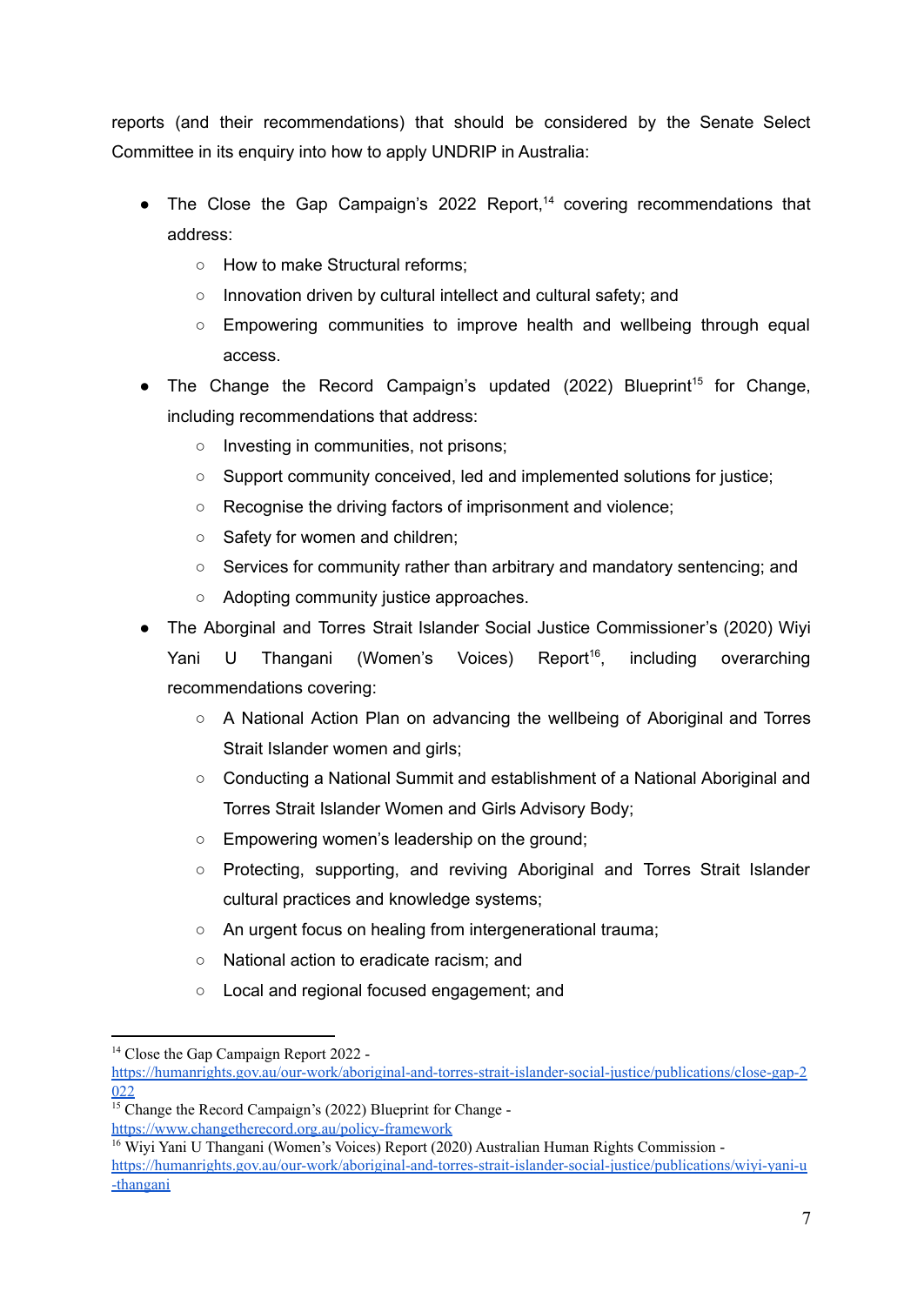- The *Uluru Statement from the Heart* and Referendum Council Final Report (2017)<sup>17</sup>, including the calls for:
	- A constitutionally enshrined First Nations 'Voice' to Parliament;
	- $\circ$  Through a Makarata Commission, a process for agreement-making (treaty), and
	- A national Truth Telling process.

This is not an exhaustive list but the proper resourcing and implementation of the solutions and policies contained in these reports and seminal documents will be a solid start for any government committed to applying the Declaration in policy and operation.

We would also join the other stakeholders that would be calling for a legislated commitment to the Declarations implementation and refer to the Canadian experience in the next section as an example.

Finally, regarding the commitments that governments have made that would enliven the Declaration in Australia – namely the *National Agreement on Closing the Gap* in 2020 – these standing agreements and commitments must be adequately resourced to make possible their proper implementation. The National Agreement is a promising opportunity to improve on past attempts but to date there has been no meaningful funding or resources quarantined for implementation. Without funding, these good intentions become meaningless and repeat the mistakes of the past.<sup>18</sup>

# **International experience of enacting and enforcing the UNDRIP**

There is much to be learnt from international jurisdictions which have enacted and enforced the UNDRIP. The international experience is important for Australia to consider when determining the appropriate methods for implementation of the UNDRIP in domestic law and policy. There are two jurisdictions that will be the focus of this section, namely Canada and Norway. Canada and Norway have both taken constructive steps to enact and enforce the UNDRIP in their domestic laws since formal acceptance.

<sup>&</sup>lt;sup>17</sup> Referendum Council Final Report & Uluru Statement from the Heart (2017) -

[https://www.referendumcouncil.org.au/sites/default/files/report\\_attachments/Referendum\\_Council\\_Final\\_Repor](https://www.referendumcouncil.org.au/sites/default/files/report_attachments/Referendum_Council_Final_Report.pdf) [t.pdf](https://www.referendumcouncil.org.au/sites/default/files/report_attachments/Referendum_Council_Final_Report.pdf)

<sup>&</sup>lt;sup>18</sup> Close the Gap Campaign '10 Year Review' Report (2018) -

[https://humanrights.gov.au/our-work/aboriginal-and-torres-strait-islander-social-justice/publications/close-gap-1](https://humanrights.gov.au/our-work/aboriginal-and-torres-strait-islander-social-justice/publications/close-gap-10-year-review) [0-year-review](https://humanrights.gov.au/our-work/aboriginal-and-torres-strait-islander-social-justice/publications/close-gap-10-year-review)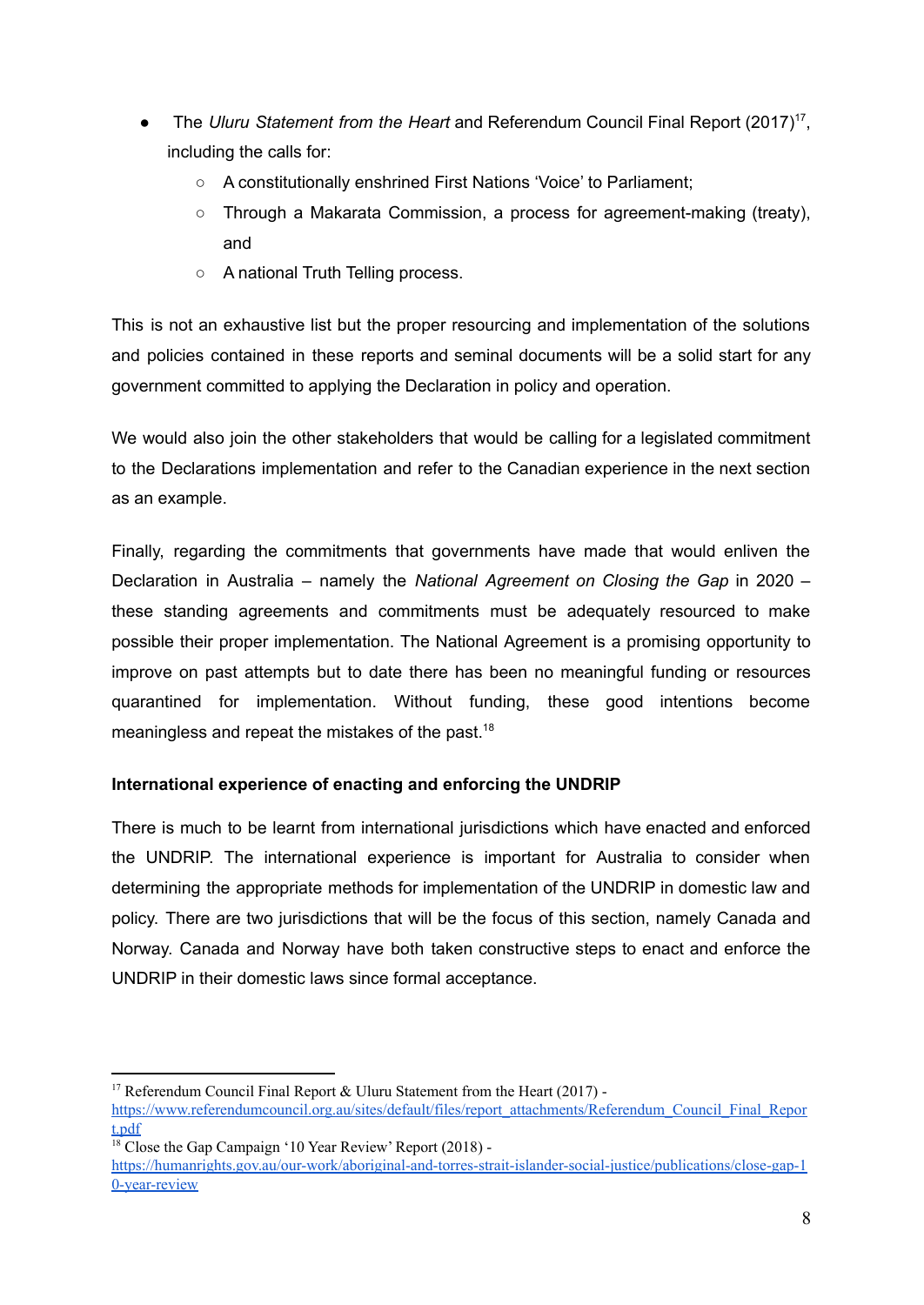Canada was one of the four nations, along with Australia, to vote against the UNDRIP in 2007. However in 2016, Canada officially adopted the UNDRIP and stated its intention to implement the Declaration within Canadian domestic legislation. In 2020, the Canadian (Federal) Government introduced a Bill which was passed in June 2021 with Royal Assent. The *United Nations Declaration on the Rights of Indigenous Peoples Act 2021* was passed for the purpose of developing the implementation of the UNDRIP in Canada. The Act affirms the Canadian Government's commitment to the Declaration and provides Canada with a framework to advance the implementation of the Declaration at a federal level.

The Canadian Government engaged with multiple national Indigenous organisations and Indigenous stakeholders to help shape the development of the Act. Consultation and cooperation with Canadian First Nations peoples is an important principle which is embedded in the legislation, the Act requires the Canadian Government to consult and collaborate with First Nations peoples to implement a national action plan to achieve the objectives of the UNDRIP. The Act requires the national action plan to include measures to address injustices, eliminate all forms of violence, racism and discrimination, and to combat prejudice against Indigenous peoples. An important qualification to this goal of a national action plan is the requirement in the Act for the national action plan to include measures for monitoring and implementing the plan itself within Canada. Monitoring and assessing progress is an important step in the process to ensure full implementation of the UNDRIP, the Act requires annual reporting on progress on the action plan and the progress of aligning the laws of Canada to the UNDRIP principles. This Act will help strengthen relations between the First Nations peoples of Canada and the Canadian Government, it represents a shared road map for all stakeholders to work together in the implementation of the UNDRIP within a settler State, a jurisdiction relatively similar to Australia.

Norway was an early adopter of the UNDRIP, endorsing its adoption in 2007. Contrasting Australia's initial rejection of the UNDRIP, Norway was a driving force in the process for the adoption of the Declaration by the UN General Assembly. Prior to the UNDRIP being adopted by the UN General Assembly in 2007, Norway had already had a long history with established laws and mechanisms protecting the rights of the Indigenous peoples in Norway. The Sami Parliament was established in 1989 and the function of the Sami Parliament requires the Norwegian government to consult with officially elected constituents on political issues relevant to the Sami people. Since the adoption of the UNDRIP by Norway, the UNDRIP has been affirmed by the Nesseby Case in the Supreme Court of Norway,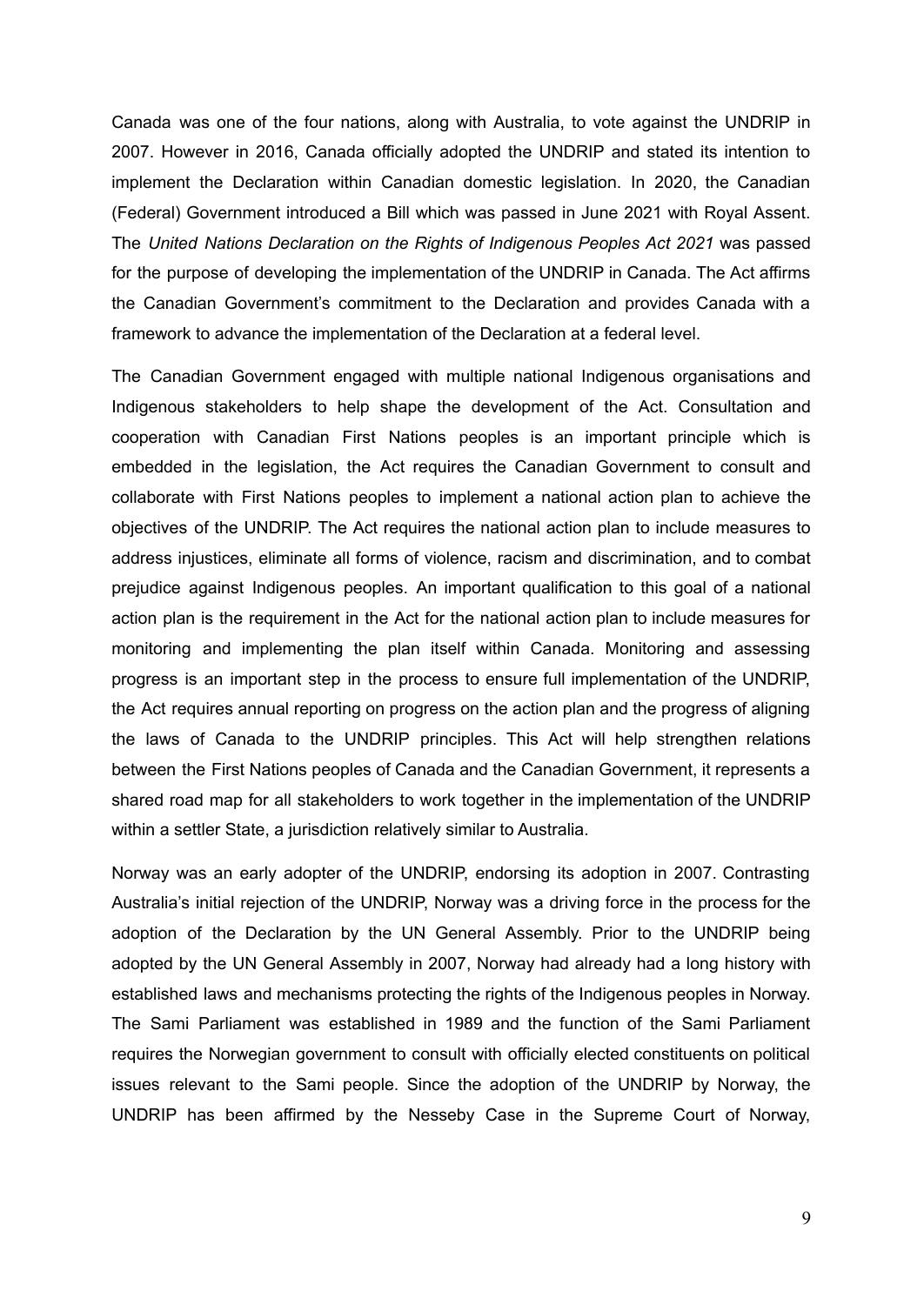enshrining the principle of free, prior and informed consent in Norwegian law and further cementing the principles in the Declaration in international customary law. 19

## **Key Australian legislation affected by adherence to the principles of the UNDRIP**

A key principle of the UNDRIP is the concept of free, prior and informed consent (FPIC), held specifically in article 19 and 32 of the Declaration:

## **Article 19**

States shall consult and cooperate in good faith with the indigenous peoples concerned through their own representative institutions in order to obtain their free, prior and informed consent before adopting and implementing legislative or administrative measures that may affect them.

## **Article 32(2)**

States shall consult and cooperate in good faith with the indigenous peoples concerned through their own representative institutions in order to obtain their free and informed consent prior to the approval of any project affecting their lands or territories and other resources, particularly in connection with the development, utilisation or exploitation of mineral, water or other resources.

The principle of FPIC is a core principle of the UNDRIP, adopting this core principle will be key to Australia's implementation of the UNDRIP. The FPIC principle is a specific right that establishes the right for Indigenous peoples to give or withhold consent to laws, policies, and projects which may affect them, their community or their lands. The principle gives Indigenous peoples the right to negotiate conditions under which projects, laws and measures are designed, implemented, evaluated and progress monitored. The principle of FPIC is closely aligned to the right to self-determination, also a core principle of the UNDRIP.

Considering the principle of FPIC, many Aboriginal and Torres Strait Islander cultural heritage legislation will be affected by the implementation of the UNDRIP in Australia. The following key cultural heritage legislation would likely be impacted by adopting the UNDRIP principle of FPIC into Australian domestic legislation:

● *Environment Protection and Biodiversity Conservation Act 1999* (Cth);

<sup>19</sup> Oyvind Ravna, 'The Duty to Consult the Sami in Norwegian Law', *Arctic Review on Law and Politics* (2020); Norwegian Supreme Court HR-2018-456-P (Nesseby).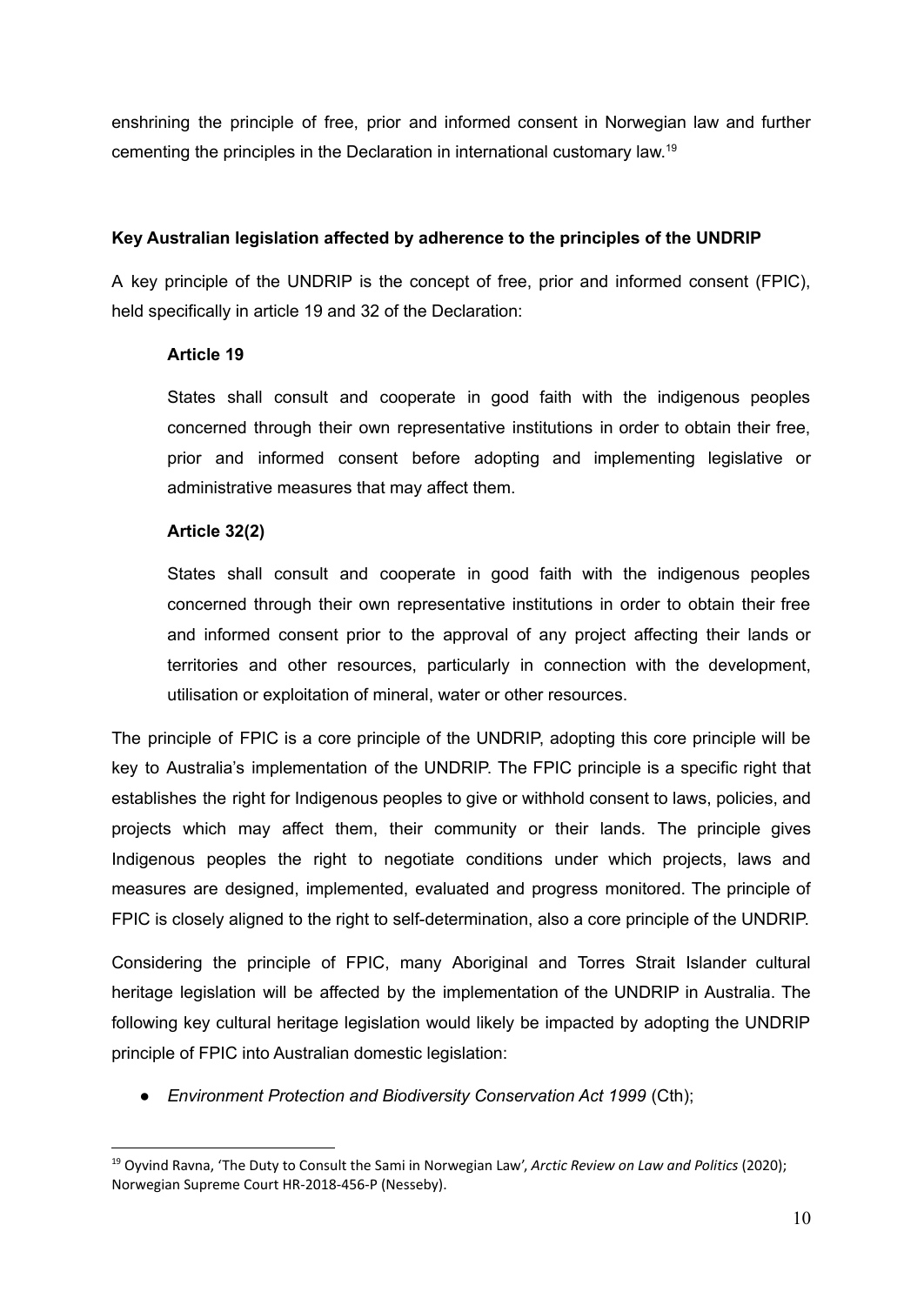- *The Aboriginal and Torres Strait Islander Heritage Protection Act 1984* (Cth);
- *Native Title Act 1993* (Cth);
- *Aboriginal Land Rights (Northern Territory) Act 1976* (Cth); and
- *Protection of Movable Cultural Heritage Act 1986* (Cth).

Arguably, all future Australian legislation that impacts Aboriginal and Torres Strait Islander peoples in Australia could also be affected by adherence to the principles of the UNDRIP including the principle of FPIC, as well as self-determination.<sup>20</sup> Implementing the UNDRIP will affect the passing of legislation, regulations and policies which impact Aboriginal and Torres Strait Islander lands, territories, health, housing, economic and social outcomes as the Australian government will need to consult First Nations stakeholders before passing legislation or policies. The *Uluru Statement from the Heart* calls for a Voice to Parliament, a consultative body to Parliament enshrined in the Constitution. This presents an opportunity to ensure that the principles of the UNDRIP are implemented and adhered to in Australia at the centre of Parliamentary deliberations.

## **The Human Rights (Parliamentary Scrutiny) Act 2011**

As a foundational member of the Change the Record Campaign, we note the Campaign's commentary in their submission to this enquiry regarding the *Human Rights (Parliamentary Scrutiny) Act 2011 (the Act)* first implemented by the Gillard Labor government. The Act requires that new Bills and disallowable legislative instruments be accompanied by a Statement of Compatibility with relevant human rights treaties ratified by Australia.<sup>21</sup>

ANTaR endorses the Campaign's view that 'the Act and Parliamentary Joint Committee on Human Rights' have failed to properly scrutinise breaches of human rights as per Australia's commitments. And specifically, the failure to include UNDRIP as one of the key international commitments has meant and the parliamentary scrutiny that could have been directly applied has impacted First Nations peoples.

#### **Conclusion**

Thank you again for the opportunity to provide a submission on this highly important enquiry. It is our hope that governments and communities across Australia honour our endorsement of the Declaration by fully implementing the principles and articles contained therein. The

<sup>20</sup> UNDRIP art 3, 4, 19, 32.

<sup>&</sup>lt;sup>21</sup> Commonwealth Attorney-General's Department, International human rights system, website